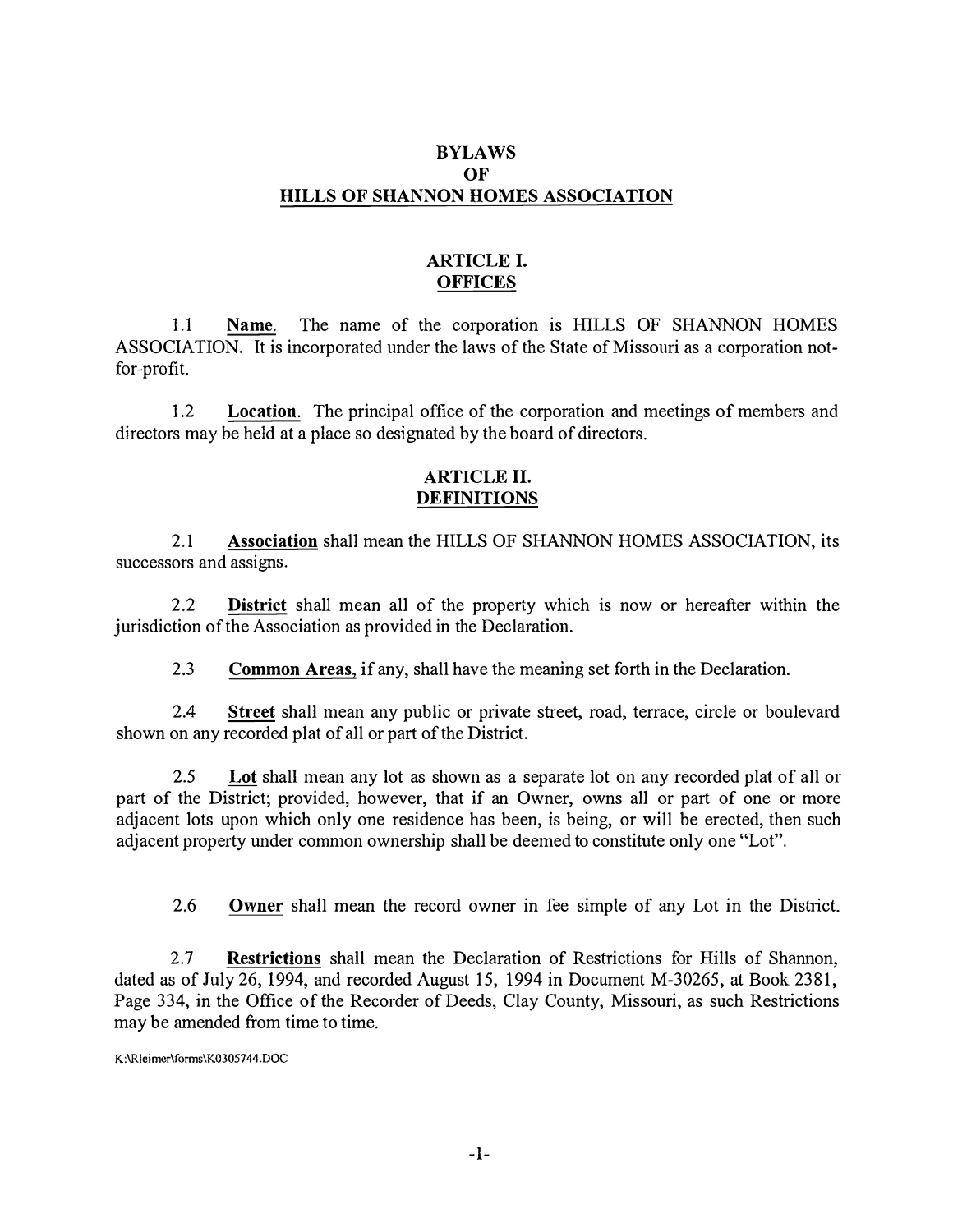2.8 **Declaration** shall mean the Hills of Shannon Homes Association Declaration dated September 2, 1994, and recorded September 6, 1994 in Document M-32482, at Book 2387, Page 314, in the Office of the Recorder of Deeds, Clay County, Missouri, as such Declaration may be amended from time to time.

#### **ARTICLE III. MEMBERSHIP**

3 .1 **Membership.** Membership in the Association shall be limited to any person or entity who is the Owner of the fee interest or of an undivided portion of the fee interest in any Lot which is now or hereafter within the jurisdiction of the Association. Persons or entities who hold an interest merely as security for the performance of an obligation shall not be members. Membership shall be appurtenant to and may not be separated from ownership of a Lot which is subject to assessment by the Association.

3 .1.1 Membership for Guardian of Minors. In case the legal title to a Lot in the District is held by one or more minors, their natural or legal guardian or guardians shall be eligible for membership, or if there be more than one such guardian, they shall jointly have the right to cast only one vote for any candidate at any election or on any question or such guardians may designate in writing one of them as a member in their stead and such person shall thereupon become eligible for membership, subject to the approval of the Board of Directors.

3.1.2 Membership for Representatives of Corporations. In case the legal title to a Lot in the District is held by a corporation, partnership or other entity, the Owner may designate, by filing a written instrument with the Association, any person as its member representative.

3.1.3 Suspension of Membership. During any period in which a member shall be in default in the payment of any annual or special assessment levied by the Association as provided in the Declaration, the voting rights and the right to use any recreational facilities, if any, in or available to the District may be suspended by the Board of Directors until such assessment has been paid. Such rights of a member may also be suspended, after notice and hearing, for a period· not to exceed 90 days, for violation of any of the rules and regulations established by the Board of Directors governing the use of the Common Areas, if any, and the recreational facilities, if any, in or available to the District.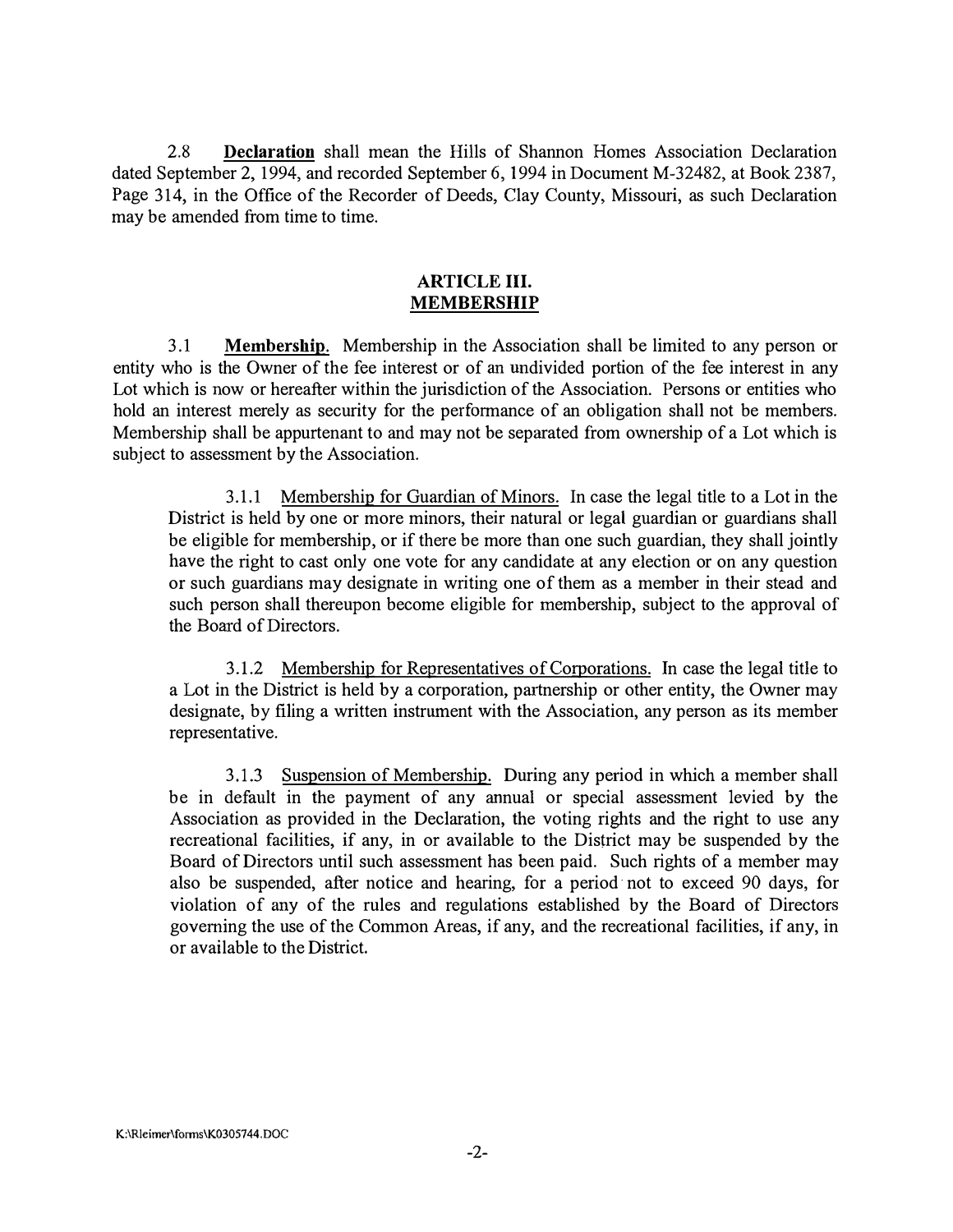#### **ARTICLE IV. VOTING RIGHTS**

4.1 Member shall consist of all of the persons and entities who are members as provided in Article III; and shall be entitled to one vote for each Lot owned. When more than one person holds such interest in any Lot, all such persons shall be members and the vote for such Lot shall be exercised as they, among themselves, determine, but in no event shall more than one vote be cast by members with respect to any Lot.

## **ARTICLE V. USE OF COMMON AREAS**

5.1 **Undedicated Common Areas.** The Owners of Lots within the District shall have the right to the use of Common Areas, if any, appearing as undedicated common areas, if any, on the plat of the District, or as may appear on subsequent plats of the District, or as may be created by separate document filed for that purpose with the Recorder of Deeds of Clay County, Missouri, by the Developer, or as may otherwise be created.

5.2 **Rules and Regulations.** The Association shall have the right and the power, from time to time, to make reasonable rules and regulations which shall govern the use of the Common Areas. The rules and regulations set forth at Exhibit "A" attached hereto are hereby adopted as of the date hereof.

#### **ARTICLE VI. BOARD OF DIRECTORS**

6.1 **Number.** The business and affairs of the Association shall be managed by <sup>a</sup> Board of Directors, composed of **three (3)** directors, initially who shall be appointed by the Developer. The initial directors, or their successors appointed by Developer, shall hold office until Developer no longer owns any Lots in the District. Each director nominated shall hold office until the next annual election of directors or until his or her earlier resignation or removal. Each individual elected as <sup>a</sup> director shall serve for <sup>a</sup> term of one year and until his or her successor is duly elected and has commenced his or her term of office, or his or her earlier resignation or removal.

K:\Rleimer\fonns\K.0305744.DOC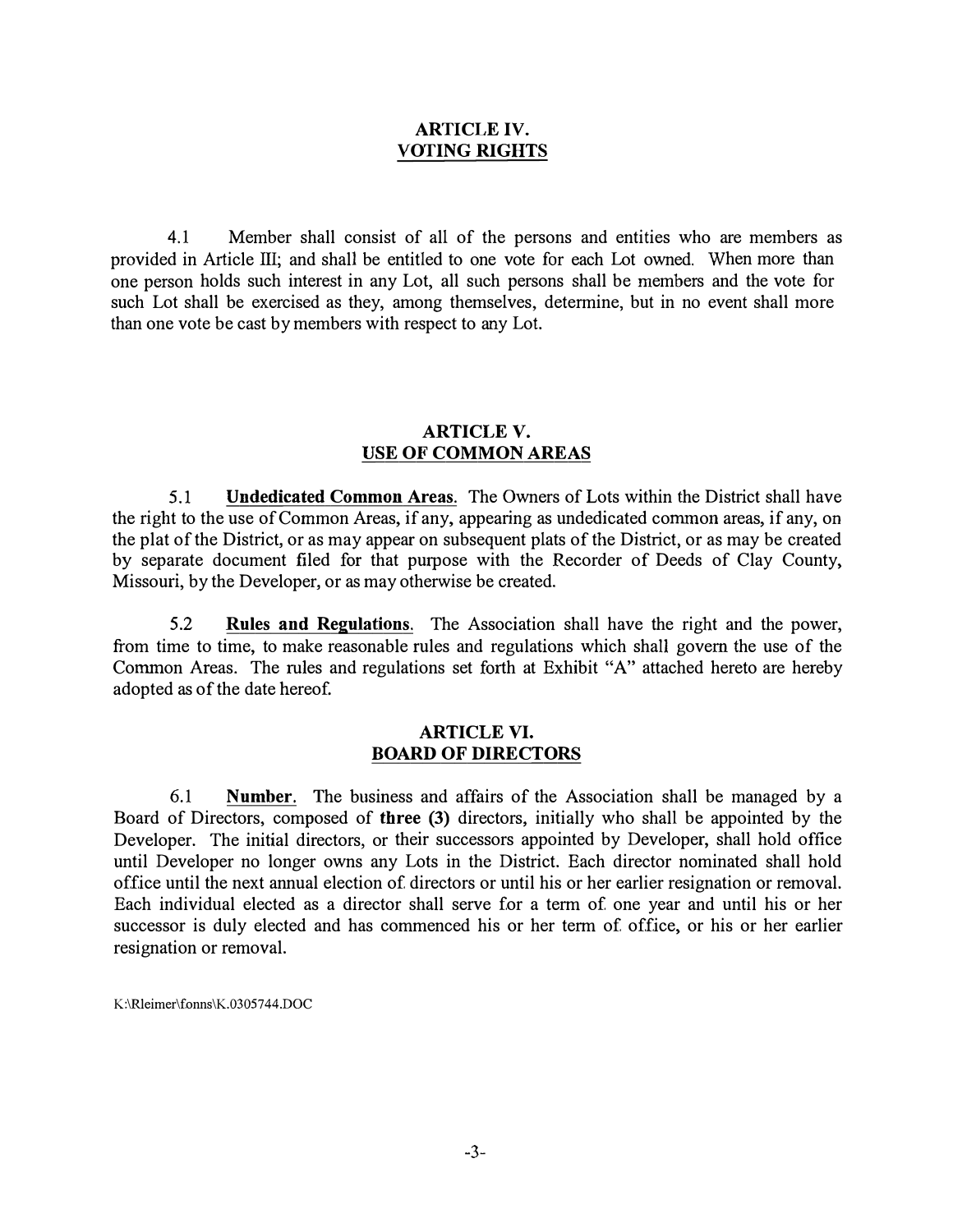6.2 **Qualification.** All directors shall be members in good standing of the Association.

6.3 **Removal.** Any director may be removed from the Board of Directors, with or without cause, by a majority vote of the members of the Association entitled to vote. In the event of death, resignation or removal of a director, a successor shall be selected by the remaining members of the Board of Directors and shall serve for the unexpired term of such predecessor.

6.4 **Compensation.** No director shall receive compensation for the service to the Association as a director. However, any director may be reimbursed for actual expenses incurred in the performance of such duties.

#### **ARTICLE VII. MEETINGS OF DIRECTORS**

7.1 **Annual Meetings.** Annual meetings of the Board of Directors shall be held following the annual meeting of the members at such place as may be fixed by the board.

7.2 **Regular Meetings.** Regular meetings of the Board of Directors shall be held at such place and time as may be fixed from time to time by the board.

7.3 **Special Meetings.** Special meetings of the Board of Directors shall be held when called by the president of the Association or by any two directors.

7.4 **Notice of Special Meetings.** Written, electronic or printed notice stating the place, day and hour of a special meeting and the purpose or purposes for which the meeting is called, shall be delivered to each director not less than five days before the date of the meeting, either personally, electronically, or by mail, by or at the direction of the president, or the persons calling the meeting. If mailed, such notice shall be deemed to be delivered when deposited in the United States mail addressed to the director at his address as it appears on the records of the Association, with postage thereon prepaid.

7.5 **Waiver of Notice.** Any notice provided or required to be given to the directors may be waived in writing or electronically by any of them whether before or after the time stated therein. Attendance of a director at any meeting shall constitute a waiver of notice of such meeting except where the director attends a meeting for the express purpose of objecting to the transaction of any business because the meeting is not lawfully called or convened.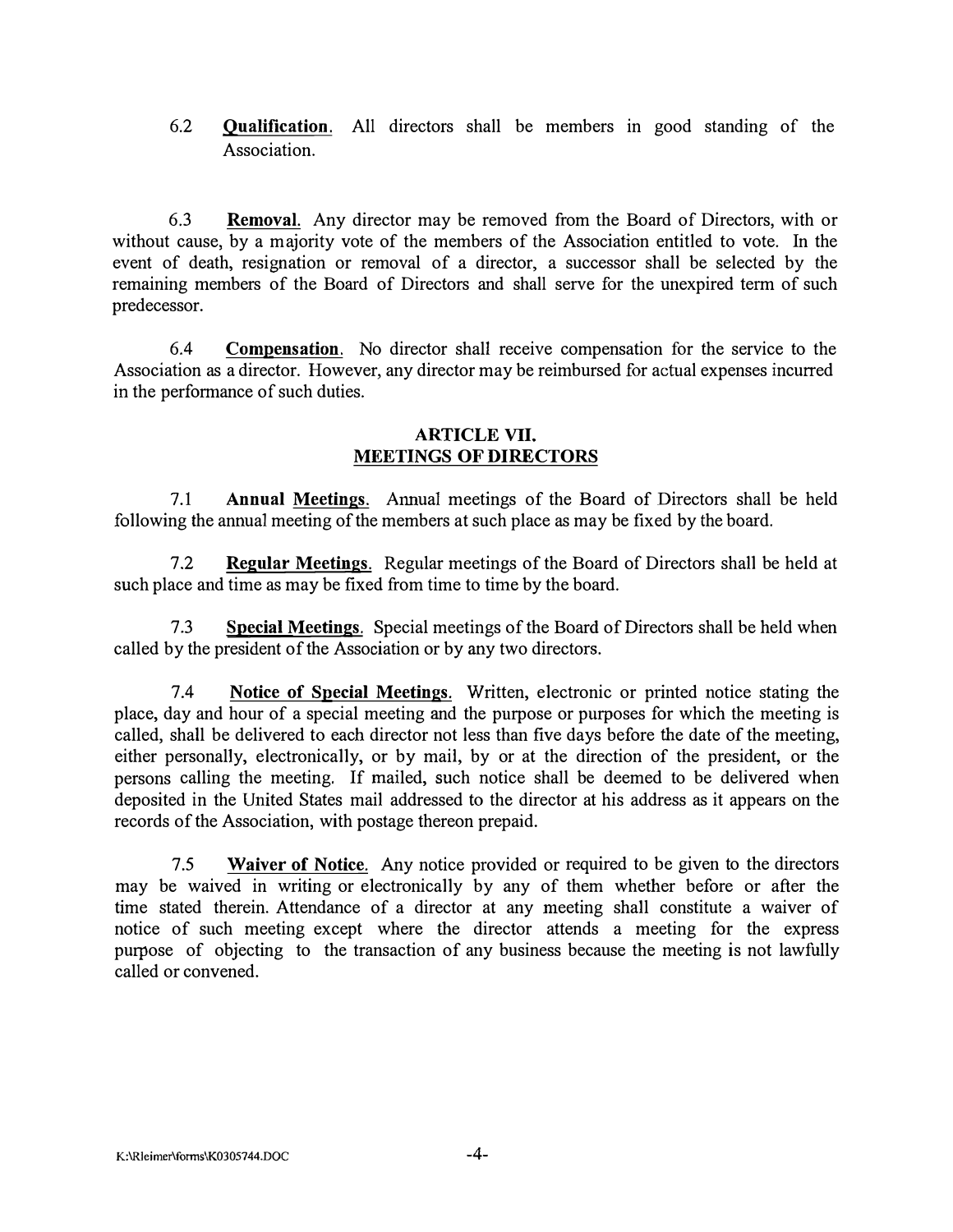7 .6 **Quorum.** A majority of the number of directors shall constitute a quorum for the transaction of business. Except as provided in Article XVI hereof, every act or decision done or made by a majority of the directors present at a duly held meeting at which a quorum is present shall be regarded as the act of the board.

7 .7 **Adjournment.** If a quorum shall not be present at any such meeting, the directors present shall have the power successively to adjourn the meeting, without notice other than announcement at the meeting, to a specified date. At any such adjourned meeting at which a quorum shall be present any business may be transacted which could have been transacted at the original session of the meeting.

7.8 **Meetings** by **Conference Telephone or Similar Communications Equipment.**  Unless otherwise restricted by the Articles of Incorporation or these Bylaws, members of the Board of Directors of the Association, or any committee designated by the board, may participate in a meeting of the board or committee by means of which all persons participating in the meeting can hear each other, and participation in a meeting pursuant hereto shall constitute presence in person at such meeting.

7.9 **Action Taken Without a Meeting.** The directors shall have the right to take any action in the absence of a meeting which they could take at a meeting by obtaining the written approval of all the directors. Any action so approved shall have the same effect as though taken at a meeting of the directors.

#### **ARTICLE VIII. NOMINATION AND ELECTION OF DIRECTORS**

8.1 **Nomination.** Subject to Section 6.1, nomination for election to the Board of Directors shall be made from the floor at the annual meeting of the members.

8.2 **Election.** Election to the Board of Directors shall be by written ballot. At any such election the members or their proxies may cast, in respect to each vacancy, as many votes as they are entitled to exercise under the provisions of Article IV hereof. The persons receiving the largest number of votes shall be elected. Cumulative voting shall not be permitted.

8.3 **Commencement of Term of Office.** A director shall be deemed elected at the time of such election, but shall not be deemed to have commenced the term of office or to have any of the powers or responsibilities of a director until the time he or she accepts the office of director either by a written acceptance or by participating in the affairs of the Association at a meeting of the board of directors or otherwise.

# **ARTICLE IX. POWERS OF THE BOARD OF DIRECTORS**

The members of the Board of Directors shall have the following powers: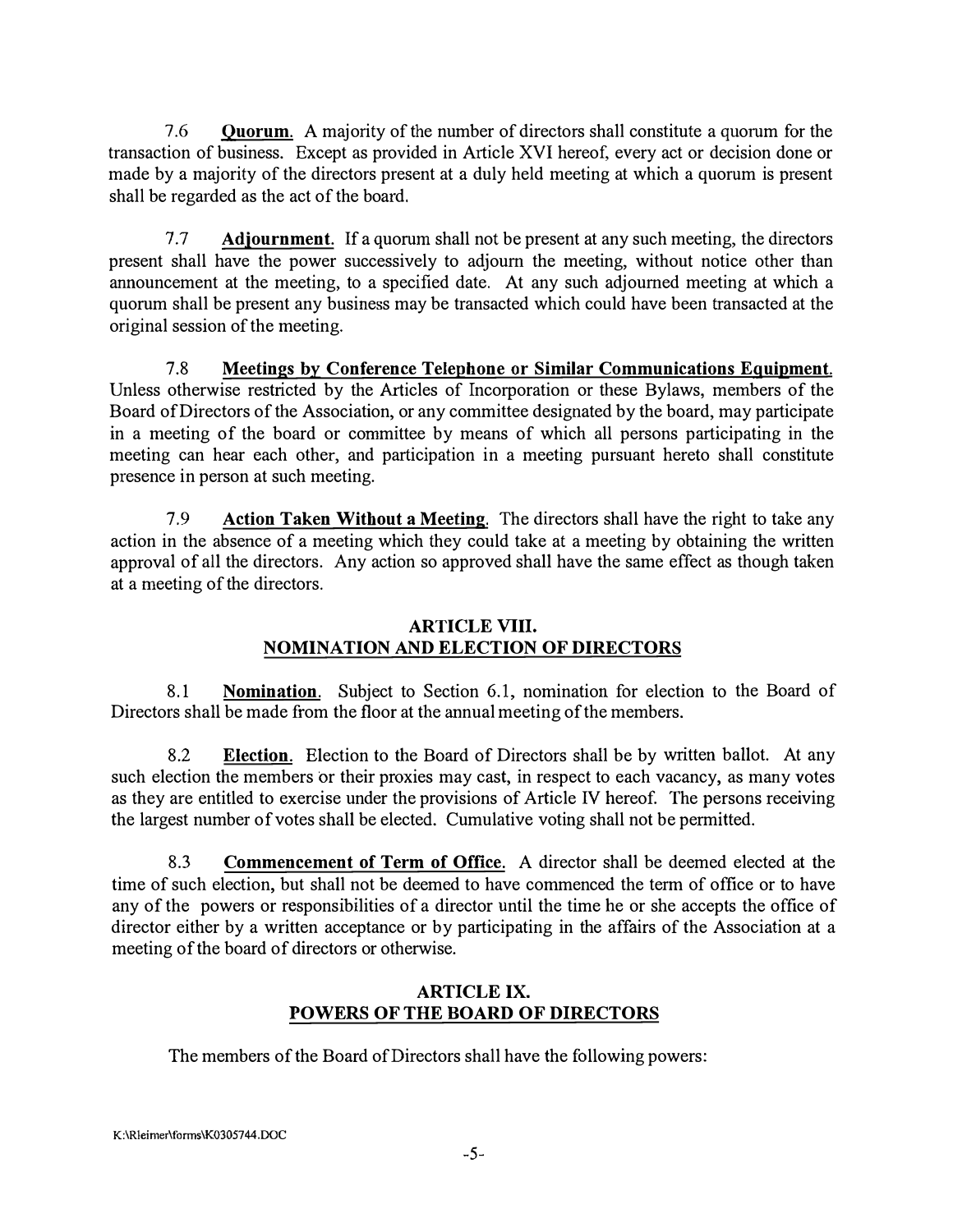9.1 **Scope.** Exercise for the Association all powers, duties and authority vested in or delegated to the Association and not reserved to the membership by other provisions of these Bylaws, the Articles of Incorporation, the Declaration or the Restrictions.

9.2 **Rules aud Regulatious; Common Areas; Pond.** The Association shall assume control of all Common Areas, and shall adopt and publish rules and regulations governing the use of the Common Areas, if any, and the personal conduct of the members and their guests thereon, and to establish penalties, including monetary fines, for the infraction thereof; provided, however, that the Board of Directors may not, in any event, revoke, limit, restrict, or suspend in any way, the right of any Owner to use and enjoy any street for ingress and egress. The Association recognizes that the pond located within the Common Areas is an asset which requires strict rules and regulations regarding access, use and any activities related thereto.

9.3 **Employment.** Employ (and contract with for such periods of time and on such terms as may be deemed appropriate) agents, independent contractors, managers and employees, and to prescribe their duties and responsibilities, if necessary.

9 .4 **Records and Reports.** Cause to be kept a complete record of all its acts and of the corporate affairs of the Association and to present reports thereof to the members.

9.5 **Supervision.** Supervise all officers, agents and employees of the Association, and see that their duties, if necessary, are properly performed.

9.6 **Assessments.** As more fully provided in the Declaration, provide for the levying ofthe annual assessment against each Lot and any special assessment against any Lot.

9.7 **Certificates.** Issue, or cause an appropriate officer to issue, upon demand by any person, a certificate setting forth whether or not an assessment has been paid. A reasonable charge may be made by the Board of Directors for the issuance of these certificates. If a certificate states that an assessment has been paid, such certificate shall be conclusive evidence of such payment.

9.8 **Insurance.** The Board of Directors shall procure and maintain (i) insurance covering the Association against any liability to the public or the members, and their invitees and tenants, incident to the operation of the Association, including ownership and operation of all Common Areas, in an amount not less than \$1,000,000 against the claim of one person or \$2,000,000 against the claims of two or more persons in one occurrence, (ii) property damage insurance in an amount not less than \$500,000 per occurrence , and (iii) errors and omissions insurance for directors and officers. Such policy or policies shall contain an

**K:\Rleimer\forms\K0305744.DOC**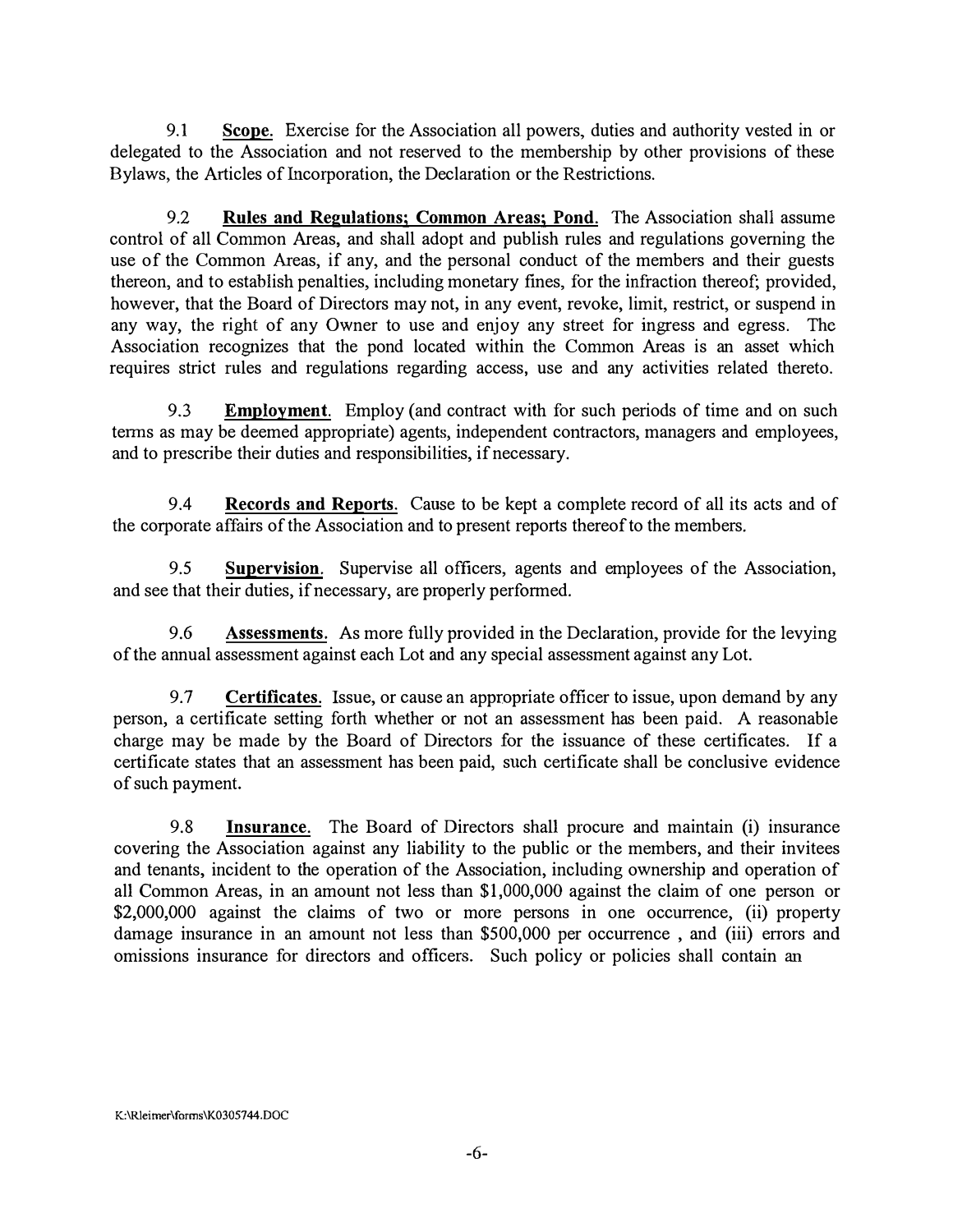endorsement providing that the rights of the named insured shall not be prejudiced with respect to actions against other named insureds, and shall contain a contractual liability endorsement with respect to any contractual obligations and indemnities provided by the Association in these Bylaws or otherwise duly adopted or agreed by the Association. Notwithstanding the foregoing, the Board of Directors shall have the authority to maintain such other insurance as the Board deems advisable in the operation and protection of the District and the Association.

9.9 **Bonding.** Cause all officers or employees having fiscal responsibility to be bonded, as it may deem appropriate.

9.10 **Maintenance.** Cause the Common Areas, as they exist from time to time, to be maintained and maintain the entry landscape easements. The Association shall also maintain, repair and replace the cluster mailboxes erected for use by the members in compliance with local rules and ordinances for such receptacles.

9.11 **Committees.** The Board may appoint an Advisory Committee of the membership from which to seek input and assistance in operating and maintaining the District. The Board may otherwise appoint an executive committee and other committees and delegate to such committees any of the powers and authority of the Board of Directors in the management of the business and affairs of the Association. Any such committee shall be composed of two or more directors.

9.12 **Indebtedness of Association.** To the extent permitted by the Declaration, borrow money and incur indebtedness for purposes of the Association and cause to be executed and delivered therefor, in the Association's name, promissory notes, bonds, debentures, deeds of trust, mortgages, pledges, hypothecations or other evidences of debt and securities therefor; provided, however, that the repaymen<sup>t</sup> of any such indebtedness shall not be or become the personal obligation of any Owner.

9.13 **Performance.** Perform all acts and do all things required or permitted to be done by the Association by the Declaration or otherwise; and perform all acts and do all things permitted or required of a Board of Directors of a not-for-profit corporation under the laws of the State of Missouri.

#### **ARTICLEX. MEETINGS OF MEMBERS**

10.1 **Annual Meetings.** The annual meetings of the members of the Association shall be held on the first Tuesday of November of each year, commencing November 2003, at such place as may be fixed by the Board of Directors. If the day for the annual meeting of members is a legal holiday, the meeting will be held on the first day following which is not a legal holiday. At the annual meeting, directors shall be elected, reports of the affairs of the Association shall be considered, assessment levels shall be established and any other business within the powers of the membership may be transacted.

**K:\Rleimer\fonns\K.0305744.DOC**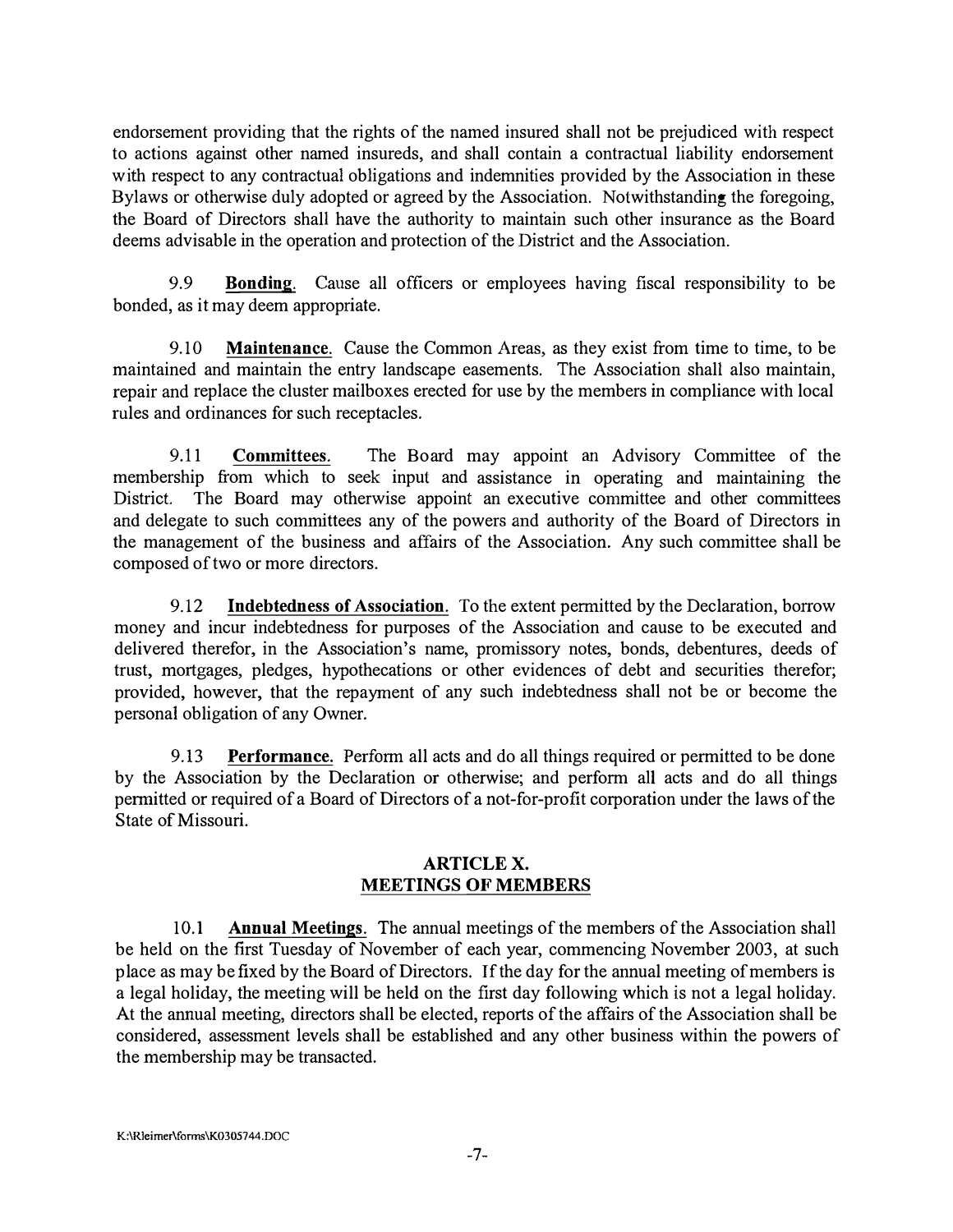I 0.2 **Special Meetings.** Special meetings of the members may be called at any time by the president or by a majority of the Board of Directors, or upon written request of members holding at least one-tenth (I/10th) of the votes of the members.

10.3 **Notice of Meetings.** Written notice of each meeting of the members shall be given by, or at the direction of, the secretary of persons authorized to call the meeting, by mailing a copy of such notice, postage prepaid, at least five days before a regular meeting and at least ten days before a special meeting to each member entitled to vote thereat, addressed to the member's address last appearing on the books of the Association, or address last appearing on the books of the Association, or supplied by such member to the Association for the purpose of notice. Such notice shall specify the place, day and hour of the meeting, and, in the case of a special meeting, the purpose of the meeting.

I 0.4 **Quorum.** The presence at a meeting, in person or by proxy, of members entitled to cast at least one-fourth (I/4th) of a total votes of the membership shall constitute a quorum for any action. If, however, such quorum shall not be present or represented at any meeting, the members entitled to vote thereat shall have the power to adjourn the meeting from time to time, without notice other than announcement at the meeting, until a quorum shall be obtained. Except as otherwise provided in the Declaration or the Articles of Incorporation or by law, a majority vote of those present at a meeting at which a quorum is present shall be necessary to transact any business.

10.5 **Proxies.** At all meetings of members, each member may vote in person or by proxy. All proxies shall be in writing on forms provided by the Association and shall be validly notarized by a notary public, and filed with the secretary of the Association before the meeting. Every proxy shall be revocable and shall automatically cease to be effective, if not sooner terminated by its terms or revoked, upon the expiration of one year from the date of its issuance or upon conveyance by the member of his Lot, whichever event shall occursooner.

## **ARTICLE XI. OFFICERS AND THEIR DUTIES**

11.1 **Enumeration of Offices.** The officers of the Association shall be a president, a vice-president, a secretary and a treasurer, who shall at all times be members of the Board of Directors, and such other officers as the Board of Directors may from time to time elect.

11.2 **Election of Officers.** At the first and each subsequent annual meeting of the Board of Directors the newly elected board shall elect officers to serve at the pleasure of the board until the next annual meeting of the board and until their successors are duly elected and qualified or until their earlier resignation or removal.

**K:\Rleimer\fonns\K.0305744.DOC**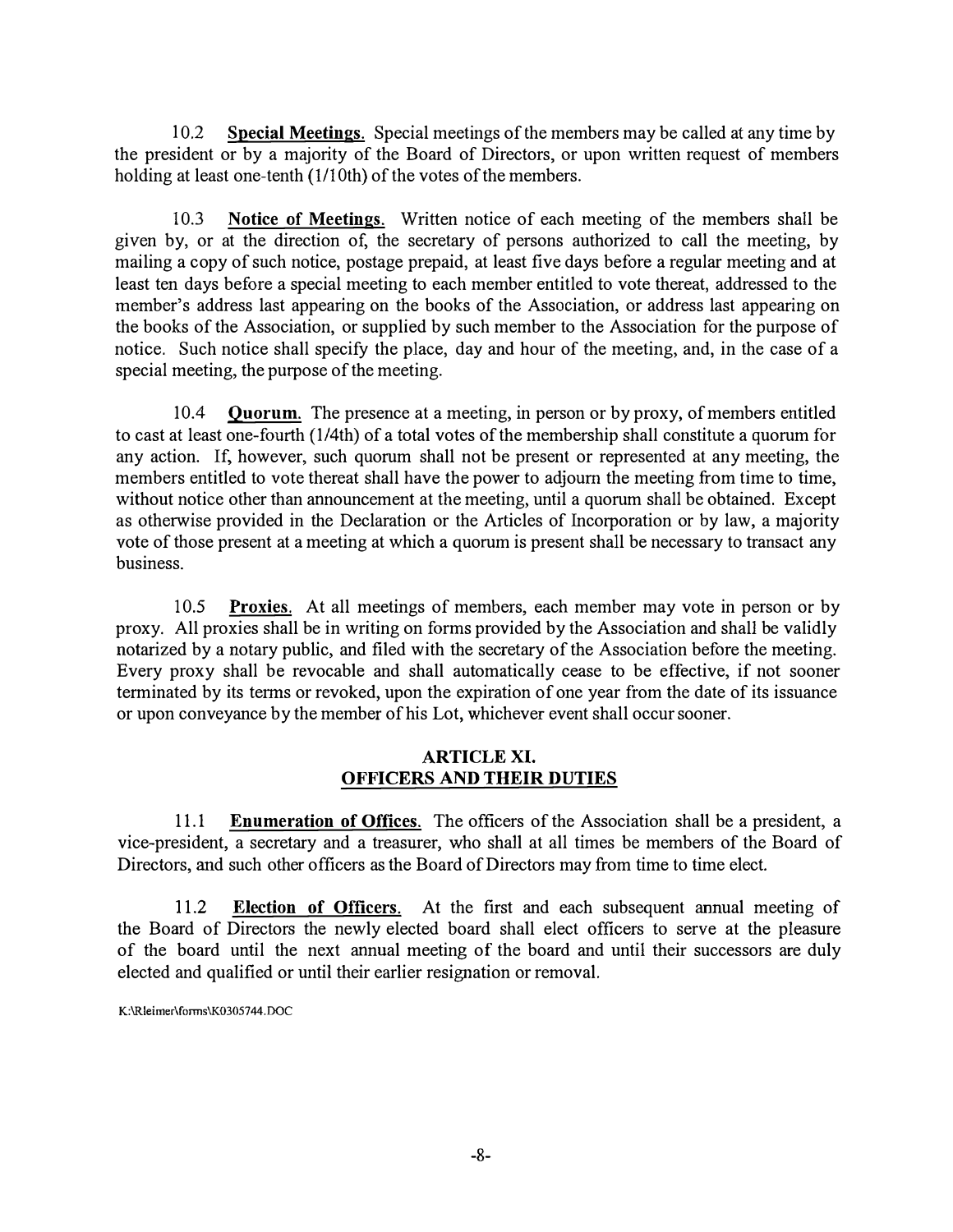An officer shall be deemed qualified when he or she enters upon the duties of the office to which elected or appointed and furnishes any bond required by the Board or these Bylaws; but the Board may also require of such person a written acceptance and promise faithfully to discharge the duties of such office.

11.3 **Special Appointments.** The Board of Directors may appoint such other officers as the affairs of the Association may require, each of whom shall hold office for such period, have such authority, and perform such duties as the Board may, from time to time, determine.

11.4 **Resignation and Removal.** Any officer may be removed from office by the Board of Directors, with or without cause, at any time. Any officer may resign at any time by giving written notice to the Board, the president or the secretary. Such resignation shall take effect on the date of receipt of such notice or at any later date specified therein, and, unless otherwise specified therein, the acceptance of such resignation shall not be necessary to make it effective.

11.5 **Vacancies.** A vacancy in any office may be filled by the Board of Directors at any time. The officer elected to such vacancy shall serve for the remainder of the term of the officer replaced.

11.6 **Multiple Offices.** The offices of secretary and treasurer may be held by the same person. No person shall simultaneously hold more than one of any other offices except in the case of special offices created pursuant to this Article.

11.7 **Duties.** The duties of the officers are as follows:

President. The president shall be the chief executive officer of the Association and shall, have general supervision, direction and control of the business and officers of the Association. The president shall preside at all meetings of the membership and at all meetings of the Board of Directors. He/She shall be ex officio a member of all standing committees, including the executive committee, if any, and shall have the general powers and duties of management usually vested in the office of president and shall have such other powers and duties as may be prescribed by the Board of Directors or these Bylaws.

Vice President. The vice president shall act in the place and stead of the president in the event of his/her absence, inability or refusal to act, and shall exercise and discharge such other duties and have such other powers as may be prescribed by the Board of Directors.

Secretary. The secretary shall record the votes and keep the minutes of all meetings and proceedings of the Board of Directors and of the members, shall keep the corporation seal of the Association and affix it on all papers required to have the seal affixed thereto, shall serve notice ofmeetings of the Board and ofthe members, shall keep appropriate current records showing the members of the Association, together with their addresses, and shall perform such other duties, and have such other powers as may be prescribed by the Board.

**K:\Rleimer\forrns\K.0305744.DOC**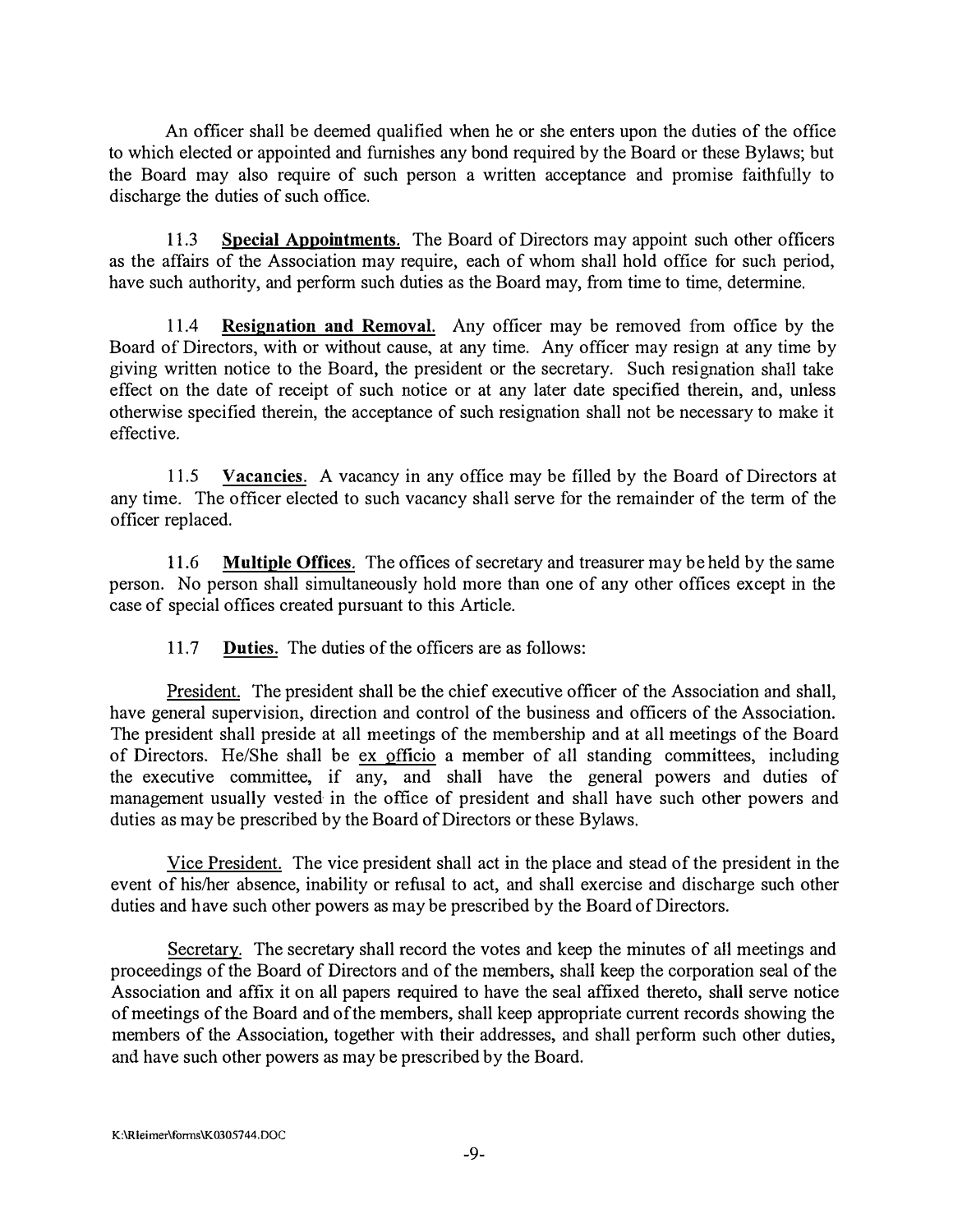Treasurer. The treasurer shall have responsibility for the safekeeping of the funds of the Association, shall keep or cause to be kept full and accurate accounts of receipts and disbursements of the Association and such other books of account and accounting records as may be appropriate, and shall perform such other duties and have such other powers as may be prescribed by the Board of Directors. The books of account and accounting records shall at all reasonable times be open to inspection by any director.

11.8 **Compensation.** Officers of the Association shall not receive any compensation or salary for their services, but may be reimbursed for their actual expenses incurred in the performance of the duties of their offices.

## **ARTICLE XII. ASSESSMENTS**

12.1 **Purposes.** The assessments levied by the Association shall be used to provide a general fund to enable the Association to exercise the powers, maintain the Common Areas and improvements and render the services provided for in these Bylaws, the Declaration, the Restrictions and the Articles of Incorporation.

12.2 **Provisions Governing Assessments.** Assessments shall be levied in the manner provided in the Declaration and all matters concerning assessments shall be governed by the provisions of the Declaration.

#### **ARTICLE XIII. BOOKS AND RECORDS**

The books and records of the Association shall, upon notice, at all times, be subject to inspection by any member. The Declaration, Articles of Incorporation and Bylaws of the Association shall also be available for inspection by any member at the principal office of the Association.

#### **ARTICLE XIV. CORPORATE SEAL**

The Association shall not have a corporate seal.

#### **ARTICLE XV. GENERAL PROVISIONS**

15.1 **Depositories and Checks.** The monies of the Association shall be deposited in such manner as the directors shall direct in such banks or financial institutions as the directors may designate and shall be drawn out by checks signed in such manner as may be provided by resolution adopted by the Board of Directors.

15 .2 **Certain Loans Prohibited.** The Association shall not make any loan to any officer or director of the Association.

**K:\Rleimer\fonns\K0305744.DOC**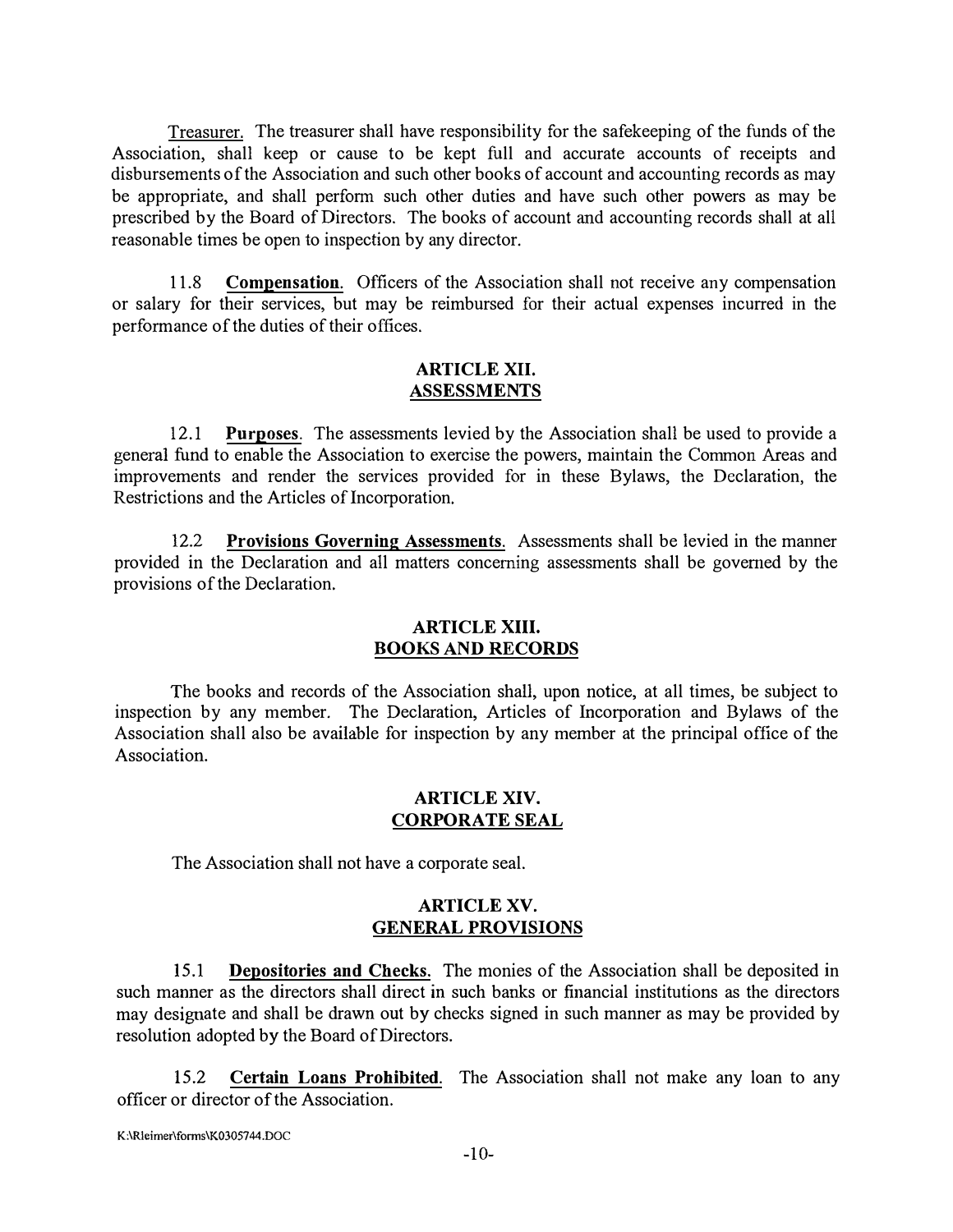15.3 **Absence of Personal Liability.** The directors, officers, and members of the Association shall not be individually or personally liable for the debts, liabilities or obligations of the Association.

15.4 **Indemnification and Liability of Directors and Officers.** Each person who is or was a director or officer of the Association or is or was serving at the request of the Association as a director or officer of another corporation (including the heirs, executors, administrators and estate of such person) shall be indemnified by the Association as of right to the full extent permitted or authorized by the laws of the State of Missouri, as now in effect and as hereafter amended, against any liability, judgment, fine, amount paid in settlement, cost and expense (including attorneys' fees) asserted or threatened against and incurred by such person in his capacity as or arising out of his status as a director or officer of the Association or, if serving at the request of the Association, as a director or officer of another corporation. The indemnification provided by these bylaw provisions shall not be exclusive of any other rights to which those indemnified may be entitled under the Articles of Incorporation, under any other bylaw or under any agreement, vote of members or disinterested directors or otherwise, and shall not limit in any way any right which the corporation may have to make different or further indemnifications with respect to the same or different persons or classes of persons.

#### **ARTICLE XVI. AMENDMENT**

These Bylaws may be altered, amended, or repealed in any of the following ways: (i) by a two-thirds (2/3) vote of the total votes of the members of the Association present at a meeting at which a quorum is present, or (ii) by a two-thirds (2/3) vote of the Board of Directors.

#### **ARTICLE XVII. CONFLICT**

In the case of any conflict between the Articles of Incorporation of the Association and these Bylaws, the Articles of Incorporation shall control. In the case of any conflict between the Declaration and these Bylaws, the Declaration shall control.

## **ARTICLE XVIII. FISCAL YEAR**

The Board of Directors shall have power to fix and from time to time change the fiscal year of the Association. In the absence of action by the board of directors, the fiscal year of the Association shall end each year on the date which the Association treated as the close of its first fiscal year, until such time, if any, as the fiscal year shall be changed by the Board of Directors.

**K:\Rleimer\forms\K0305744.DOC**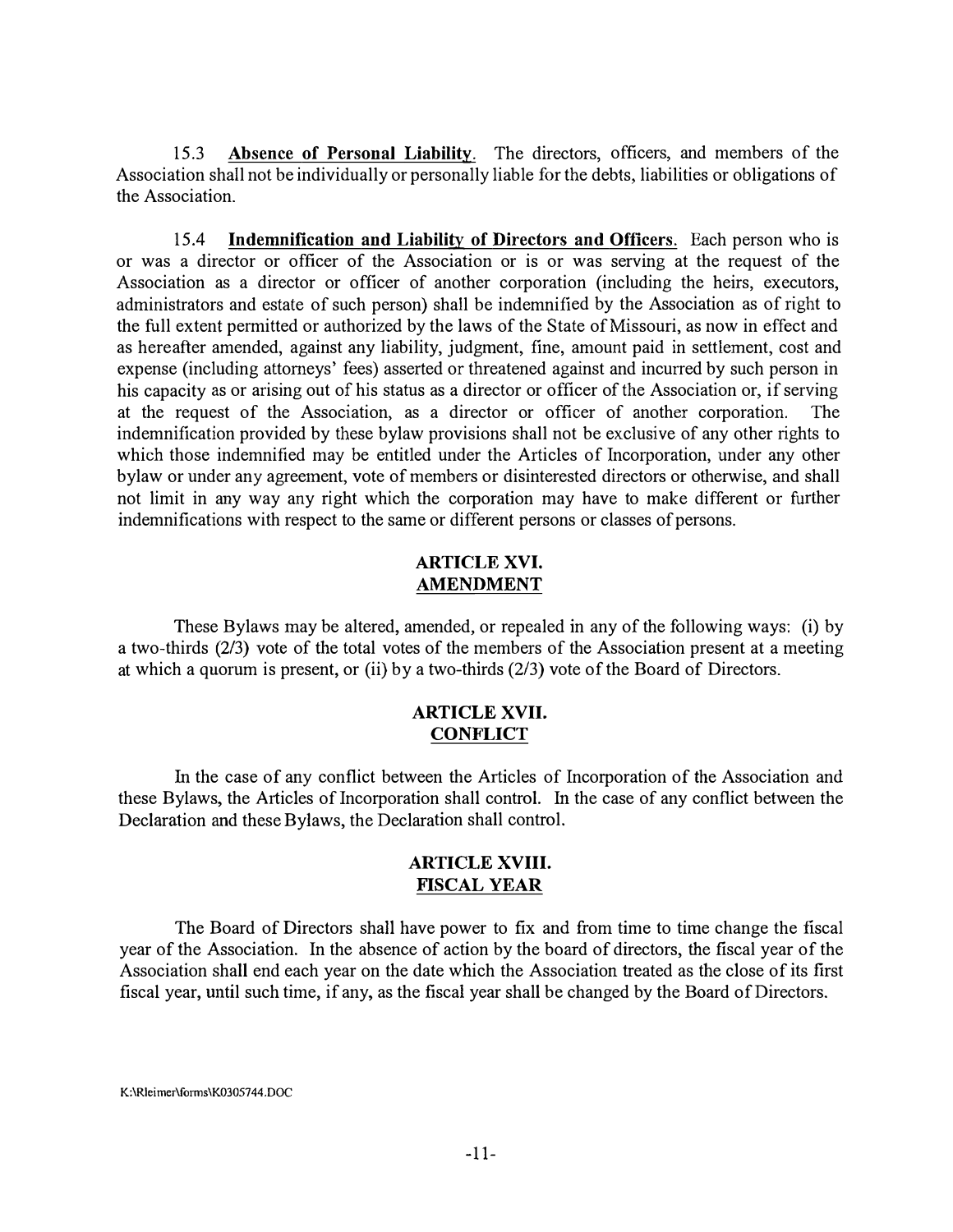#### **CERTIFICATE**

The undersigned secretary of HILLS OF SHANNON HOMES ASSOCIATION, a Missouri not-for-profit corporation, hereby certifies that the foregoing Bylaws are the original Bylaws of said Association adopted by the initial directors named by the incorporator of the Association.

Dated: */V0VUY) bu,* IS", *2DO2-*

 $n$ e:  $U$ a. $m$ e S **Title: Secretary** 

STATE OF *mi sSDun* COUNTY *orCfOCXSur)*  ) ) ss. )

On this  $64\pi$  *day of*  $\sqrt{0.04}$   $\sqrt{0.2002}$ , before me, a Notary Public, personally appeared James L. Wasko, President of HILLS OF SHANNON HOMES ASSOCIATION, a Missouri not-for-profit corporation, to me known to be the person described in and who executed the foregoing instrument on behalf of said corporation, and acknowledged that he executed the same as the free act and deed of said corporation.

IN WITNESS WHEREOF, I have hereunto set my hand d affixed my official seal at my office the day and year last above written.

NOTARY PUBLIC

My commission expires:

*l Oi.L i 'J'JJ!i*

ANN M. CIMINS **Notary Public-Notary Seal Oley County-State o** My Commission Exp.

**K:\Rleimer\fonns\K0305744.DOC**